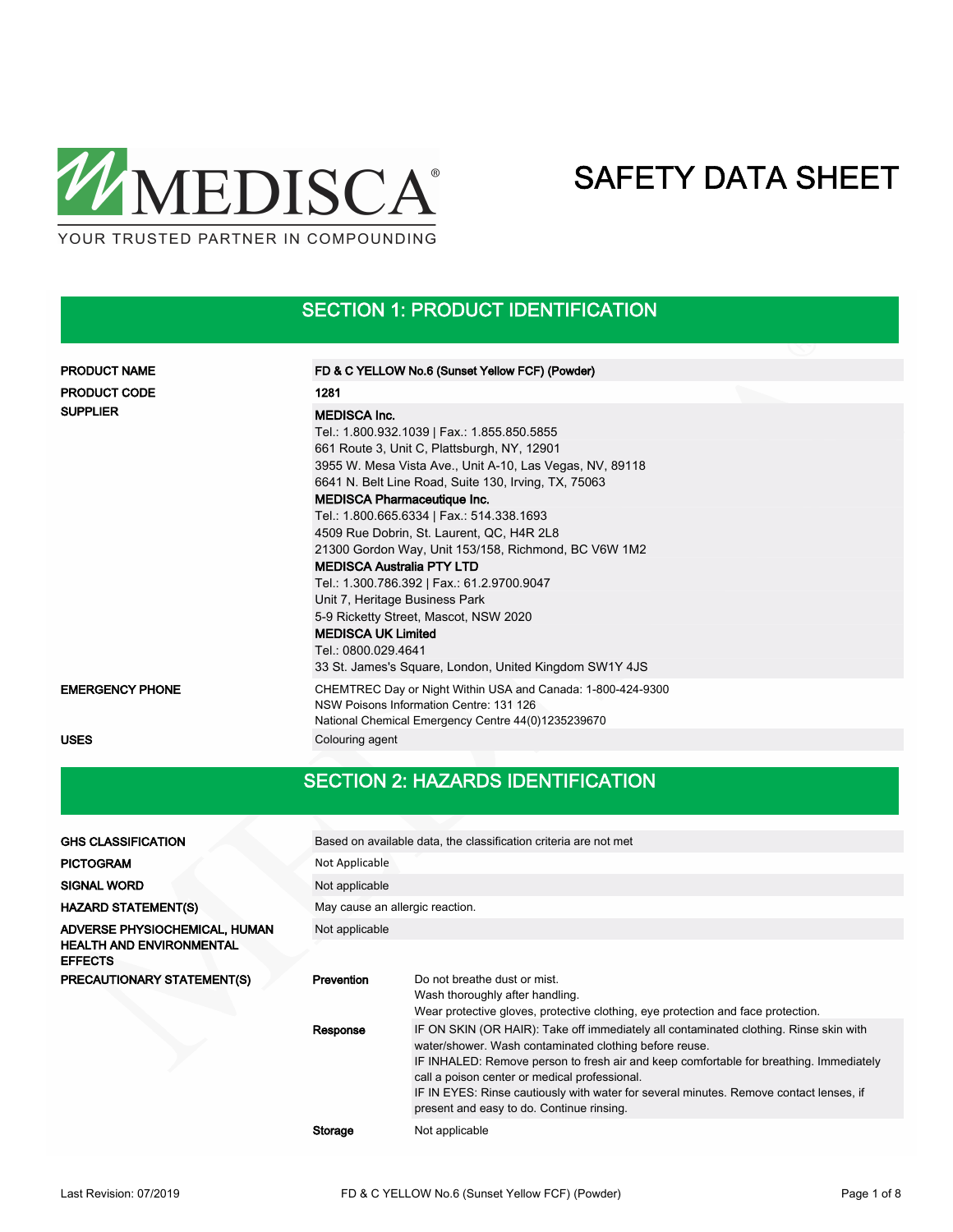

|                     | Disposal             | Dispose of contents and/or container in accordance with local regulations. |                            |  |  |  |  |
|---------------------|----------------------|----------------------------------------------------------------------------|----------------------------|--|--|--|--|
| HMIS CLASSIFICATION | <b>Health Hazard</b> |                                                                            | <b>Flammability</b>        |  |  |  |  |
|                     | Reactivity           |                                                                            | <b>Personal Protection</b> |  |  |  |  |

#### SECTION 3: COMPOSITION/INFORMATION ON INGREDIENTS

| <b>CHEMICAL NAME</b>        | 2-Naphthalenesulfonic acid, 6-hydroxy-5-((4- sulfophenyl)azo)-, disodium salt |                   |                  |             |  |  |  |
|-----------------------------|-------------------------------------------------------------------------------|-------------------|------------------|-------------|--|--|--|
| <b>BOTANICAL NAME</b>       | Not applicable                                                                |                   |                  |             |  |  |  |
| <b>SYNONYM</b>              | CI Food Yellow 3; CI No. 15985; E110                                          |                   |                  |             |  |  |  |
| <b>CHEMICAL FORMULA</b>     | $C16H10N2N32O7S2$                                                             |                   |                  |             |  |  |  |
| <b>CAS NUMBER</b>           | 2783-94-0                                                                     |                   |                  |             |  |  |  |
| <b>ALTERNATE CAS NUMBER</b> | Not applicable                                                                |                   |                  |             |  |  |  |
| <b>MOLECULAR WEIGHT</b>     | 452.4                                                                         |                   |                  |             |  |  |  |
| <b>COMPOSITION</b>          | <b>CHEMICAL NAME</b>                                                          | <b>CAS NUMBER</b> | <b>EC NUMBER</b> | % BY WEIGHT |  |  |  |
|                             | FD & C YELLOW No.6                                                            | 2783-94-0         | 220-491-7        | 100         |  |  |  |
|                             |                                                                               |                   |                  |             |  |  |  |

There are no additional ingredients present which, within the current knowledge of the supplier and in the concentrations applicable, are classified as health hazards and hence require reporting in this section. NOTES **NOTES** Chemical Family: Monoazo.

### SECTION 4: FIRST-AID MEASURES

| IN CASE OF EYE CONTACT      | Flush with copious amounts of water for 15 minutes, separating eyelids with fingers. If irritation persists seek<br>medical aid. |
|-----------------------------|----------------------------------------------------------------------------------------------------------------------------------|
| IN CASE OF SKIN CONTACT     | Wash with soap & water for 15 minutes. If irritation persists seek medical aid.                                                  |
| <b>IF SWALLOWED</b>         | Call a physician. Wash out mouth with water. Do not induce vomiting without medical advice.                                      |
| <b>IF INHALED</b>           | Remove to fresh air. If not breathing, give artificial respiration. If breathing is difficult, give oxygen. Call a<br>physician. |
| <b>SYMPTOMS AND EFFECTS</b> | Not expected to present a significant hazard under anticipated conditions of normal use.                                         |

#### SECTION 5: FIREFIGHTING MEASURES

| SPECIFIC HAZARDS ARISING FROM<br>THE CHEMICAL                          | Not applicable                                                                                                                                                                             |
|------------------------------------------------------------------------|--------------------------------------------------------------------------------------------------------------------------------------------------------------------------------------------|
| <b>FLAMMABLE PROPERTIES</b>                                            | May be combustible at high temperature.                                                                                                                                                    |
| <b>HAZARDOUS COMBUSTION PRODUCTS</b>                                   | Under fire conditions, hazardous fumes will be present.                                                                                                                                    |
| <b>SUITABLE &amp; UNSUITABLE</b><br><b>EXTINGUISHING MEDIA</b>         | <b>Small fire:</b> dry chemical, CO <sub>2</sub> or water spray. Large fire: dry chemical, CO <sub>2</sub> , alcohol resistant foam or water<br>spray. Do not get water inside containers. |
| <b>PROTECTIVE EQUIPMENT AND</b><br><b>PRECAUTIONS FOR FIREFIGHTERS</b> | Wear self-contained breathing apparatus and protective clothing to prevent contact with skin and eyes.                                                                                     |

### SECTION 6: ACCIDENTAL RELEASE MEASURES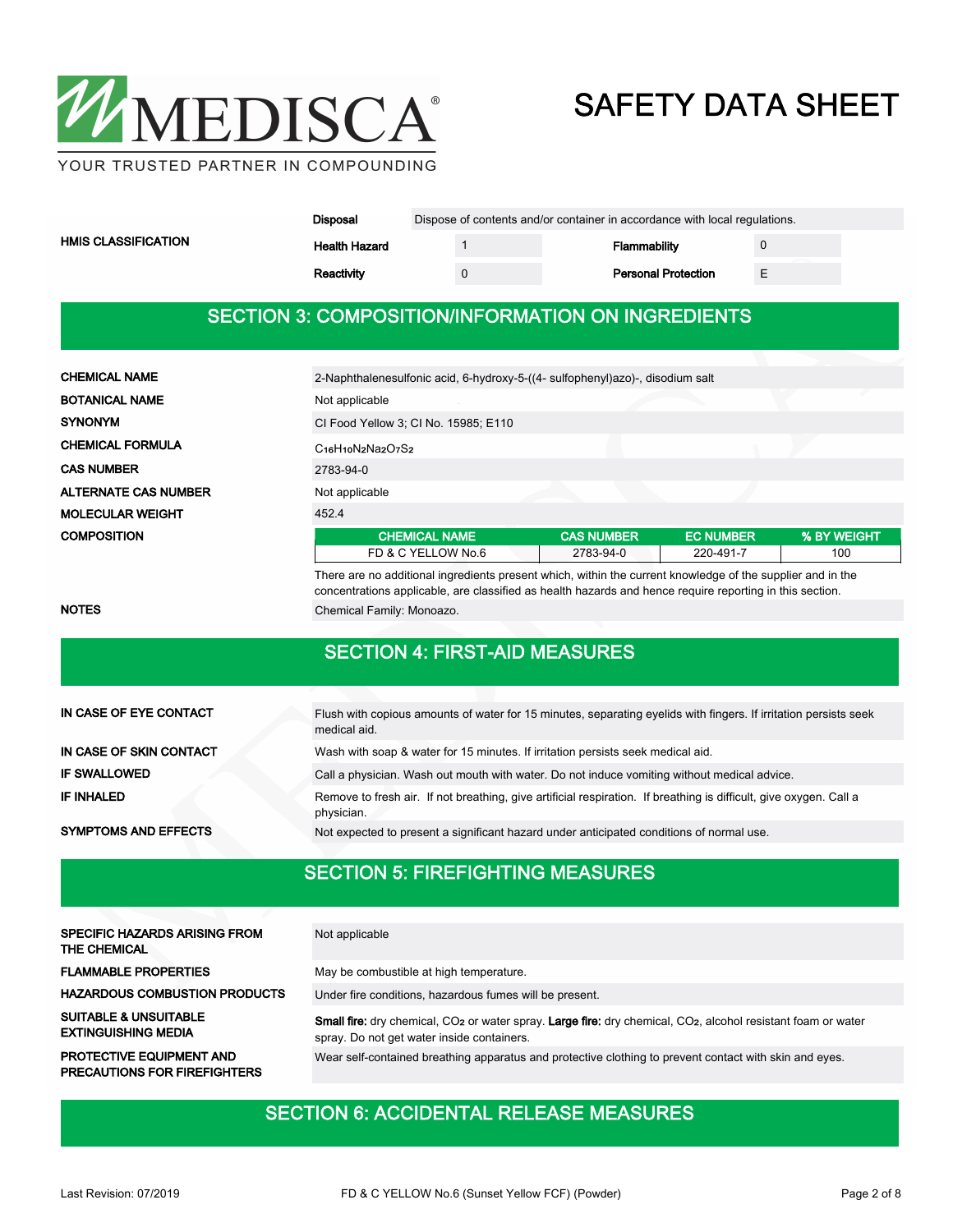

YOUR TRUSTED PARTNER IN COMPOUNDING

| PERSONAL PRECAUTIONS                                    | Wear respiratory protection. Avoid dust formation. Avoid breathing vapours, mist or gas. Ensure adequate<br>ventilation. Evacuate personnel to safe areas. Avoid breathing dust.                                                                                                                                                                                                                                                                                                                                                                                                                                                                    |
|---------------------------------------------------------|-----------------------------------------------------------------------------------------------------------------------------------------------------------------------------------------------------------------------------------------------------------------------------------------------------------------------------------------------------------------------------------------------------------------------------------------------------------------------------------------------------------------------------------------------------------------------------------------------------------------------------------------------------|
| <b>METHODS &amp; MATERIAL FOR</b><br><b>CONTAINMENT</b> | On land, sweep or shovel into suitable containers. Minimize generation of dust.                                                                                                                                                                                                                                                                                                                                                                                                                                                                                                                                                                     |
| <b>CLEANUP PROCEDURE</b>                                | Do not touch damaged containers or spilled material unless wearing appropriate protective clothing. Wear<br>respirator, chemical safety goggles, rubber boots and heavy rubber gloves. Stop leak if you can do it without<br>risk. Prevent entry into waterways, sewers, basements or confined areas. Shut off all sources of ignition.<br>Evacuate the area. If necessary, employ water fog to disperse the vapors. Absorb the matter with compatible<br>vermiculite or other absorbing material. Place in a suitable container and retain for disposal. Ventilate and clean<br>the affected area. Do not flush into sewerage system or to drains. |
| REFERENCE TO OTHER SECTIONS                             | See Section 7 for information on safe handling. See Section 8 for information on personal protection equipment.<br>See Section 13 for disposal information.                                                                                                                                                                                                                                                                                                                                                                                                                                                                                         |

#### SECTION 7: HANDLING AND STORAGE

| <b>PRECAUTIONS FOR SAFE HANDLING</b> | Do not inhale. Avoid contact with eyes, skin and clothing. Avoid prolonged or repeated exposure. Wash<br>thoroughly after handling. Store away from incompatible materials, in a well-ventilated area. Eliminate all<br>sources of ignition. Store in accordance with local regulations. Do not store in unlabeled containers.<br>Containers that have been opened must be carefully resealed and kept upright to prevent leakage. Use<br>appropriate containment to avoid environmental contamination. |  |  |  |  |
|--------------------------------------|---------------------------------------------------------------------------------------------------------------------------------------------------------------------------------------------------------------------------------------------------------------------------------------------------------------------------------------------------------------------------------------------------------------------------------------------------------------------------------------------------------|--|--|--|--|
| <b>CONDITIONS FOR SAFE STORAGE</b>   | Store away from incompatible materials, in a well-ventilated area. Eliminate all sources of ignition. Store in<br>accordance with local regulations. Do not store in unlabeled containers. Containers that have been opened<br>must be carefully resealed and kept upright to prevent leakage. Use appropriate containment to avoid<br>environmental contamination.                                                                                                                                     |  |  |  |  |
| <b>STORAGE CONDITIONS</b>            | Store in original container, tightly sealed, protected from direct sunlight and moisture.<br>Preserve in tight containers.                                                                                                                                                                                                                                                                                                                                                                              |  |  |  |  |
| <b>SPECIFIC END USE(S)</b>           | See Section 1                                                                                                                                                                                                                                                                                                                                                                                                                                                                                           |  |  |  |  |

#### SECTION 8: EXPOSURE CONTROLS/ PERSONAL PROTECTION

#### Chemical Name: FD & C YELLOW No.6 CAS #: 2783-94-0

|                          | <b>TWA</b> | Ceiling | <b>STEL</b> | <b>REL</b> | <b>IDLH</b> | <b>Remarks</b> |
|--------------------------|------------|---------|-------------|------------|-------------|----------------|
| <b>OSHA PEL</b>          | N/L        | N/L     |             |            |             |                |
| <b>ACGIH TLV</b>         | N/L        | N/L     | N/L         |            |             |                |
| <b>NIOSH</b>             | N/L        | N/L     | N/L         | N/L        | N/L         |                |
| <b>AIHA WEEL</b>         | N/L        | N/L     | N/L         |            |             |                |
| Safe Work Australia HSIS | N/L        | N/L     | N/L         |            |             |                |
| <b>HSE</b>               | N/L        | N/L     | N/L         |            |             | -              |
| <b>GESTIS</b>            | N/L        | N/L     | N/L         |            |             |                |

N/L = Not Listed

#### EXPOSURE GUIDELINES

PERSONAL PROTECTIVE EQUIPMENT

Consult local authorities for provincial or state exposure limits. Particulates not otherwise regulated, respirable fraction: 5 mg/m<sup>3</sup>

Eyes: Wear appropriate protective eyeglasses or chemical safety goggles as described by WHMIS or OSHA's eye and face protection regulations in 29 CFR 1910.133 or European Standard EN166. Skin: Wear appropriate gloves to prevent skin exposure. Clothing: Wear appropriate protective clothing to minimize contact with skin. Respirators: Follow WHMIS or OSHA respirator regulations found in 29 CFR 1910.134 or European Standard EN 149. Use a NIOSH/MSHA or European Standard EN 149 approved respirator if exposure limits are exceeded or if irritation or other symptoms are experienced. Thermal Hazards: For products representing a thermal hazard, appropriate Personal Protective Equipment should be used.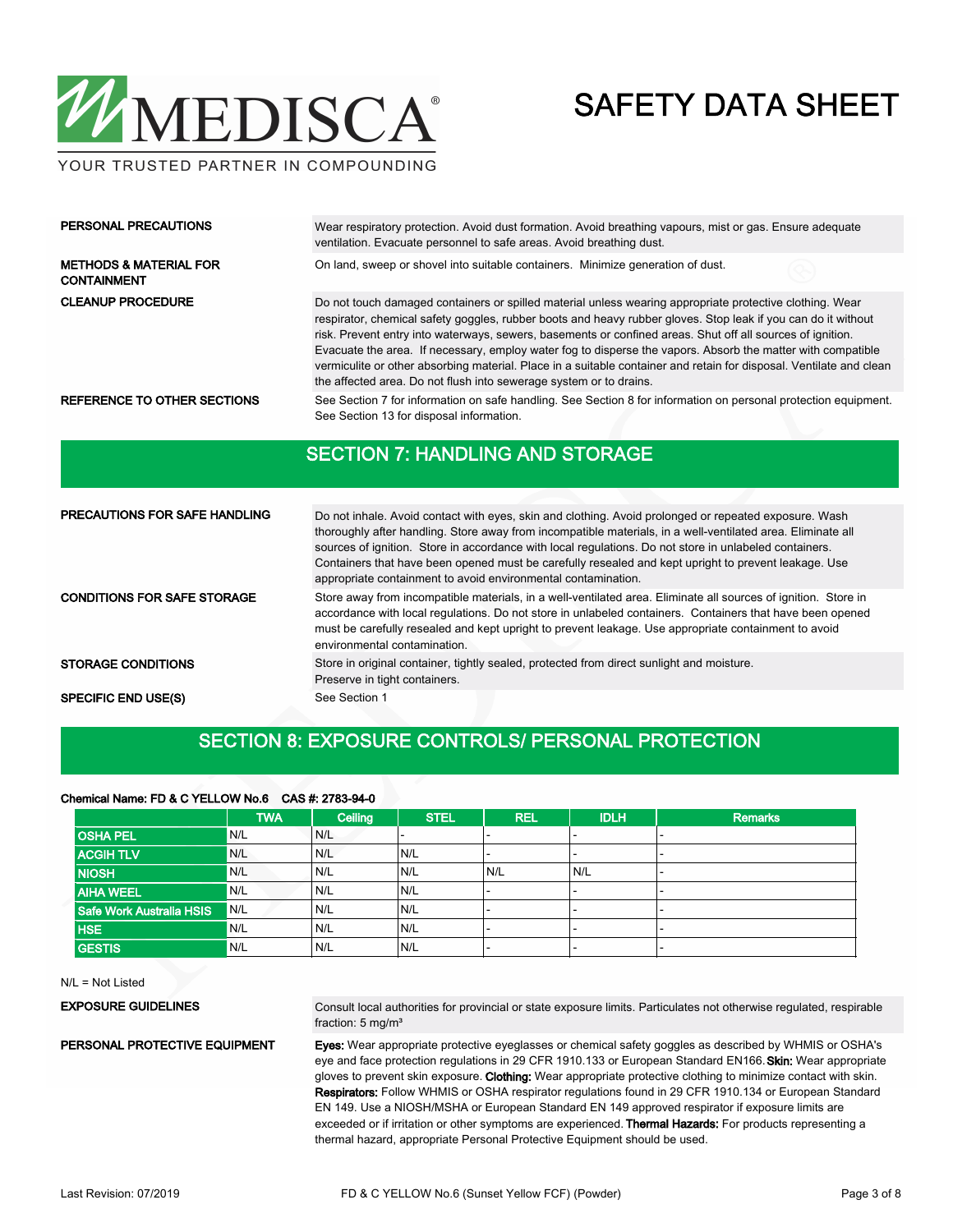

YOUR TRUSTED PARTNER IN COMPOUNDING

SPECIFIC ENGINEERING CONTROLS Adequate mechanical ventilation. Fumehood, eye wash station, and safety shower.

### SECTION 9: PHYSICAL AND CHEMICAL PROPERTIES

| <b>PHYSICAL STATE</b>                      | Solid    |                                          |  |                                                      |                                |  |                                                      |                                |
|--------------------------------------------|----------|------------------------------------------|--|------------------------------------------------------|--------------------------------|--|------------------------------------------------------|--------------------------------|
| <b>DESCRIPTION</b>                         |          | Brown-orange to red powder. Is odorless. |  |                                                      |                                |  |                                                      |                                |
| <b>SOLUBILITY</b>                          |          | Very slightly soluble in cold water.     |  |                                                      |                                |  |                                                      |                                |
| <b>ODOR</b>                                | Odorless |                                          |  |                                                      |                                |  |                                                      |                                |
| <b>FLAMMABILITY</b>                        |          | May be combustible at high temperature   |  |                                                      |                                |  |                                                      |                                |
| <b>AUTO-IGNITION</b><br><b>TEMPERATURE</b> |          | Not available                            |  | <b>BOILING POINT</b>                                 | Not available                  |  | <b>DECOMPOSITION</b><br><b>TEMPERATURE</b>           | 390 °C, 734 °F                 |
| <b>EVAPORATION RATE</b>                    |          | Not available                            |  | <b>EXPLOSIVE LIMIT</b>                               | Not available                  |  | <b>FLASH POINT</b>                                   | Not available                  |
| log P<br>(OCTANOL-WATER)                   |          | $-1.180$                                 |  | <b>LOWER FLAMMABLE/</b><br><b>EXPLOSIVE LIMIT(S)</b> | Not available                  |  | <b>MELTING/FREEZING</b><br><b>POINT</b>              | 390 °C, 734 °F<br>(decomposes) |
| <b>ODOR THRESHOLD</b>                      |          | Not available                            |  | <b>OXIDIZING PROPERTY</b>                            | Not available                  |  | pH                                                   | Not available                  |
| <b>RELATIVE DENSITY</b><br>$(WATER = 1)$   |          | Not available                            |  | <b>SPECIFIC GRAVITY</b>                              | Not available                  |  | <b>UPPER FLAMMABLE/</b><br><b>EXPLOSIVE LIMIT(S)</b> | Not available                  |
| <b>VAPOR DENSITY</b><br>$(AIR = 1)$        |          | Not available                            |  | <b>VAPOR PRESSURE</b>                                | 1.43E-22 mm Hg<br>$(25^\circ)$ |  | <b>VISCOSITY</b>                                     | Not available                  |

The physical data presented above are typical values and should not be construed as a specification.

#### SECTION 10: STABILITY AND REACTIVITY

| <b>REACTIVITY</b>                                 | Not established                                                                                                                                              |
|---------------------------------------------------|--------------------------------------------------------------------------------------------------------------------------------------------------------------|
| <b>CHEMICAL STABILITY</b>                         | Stable under recommended storage conditions                                                                                                                  |
| <b>INCOMPATIBLE MATERIALS</b>                     | Strong oxidants and reducing agent may destroy color.<br>Explosive combination can occur with strong oxidizing agents, metal salts, peroxides, and sulfides. |
| <b>HAZARDOUS DECOMPOSITION</b><br><b>PRODUCTS</b> | Toxic fumes of carbon monoxide, carbon dioxide, nitrogen oxides and other gases may occur                                                                    |
| <b>HAZARDOUS POLYMERIZATION</b>                   | Will not occur                                                                                                                                               |
| POSSIBLITY OF HAZARDOUS<br><b>REACTION</b>        | Not established                                                                                                                                              |
| <b>CONDITIONS TO AVOID</b>                        | Moisture, sunlight and extreme temperatures                                                                                                                  |

### SECTION 11: TOXICOLOGICAL INFORMATION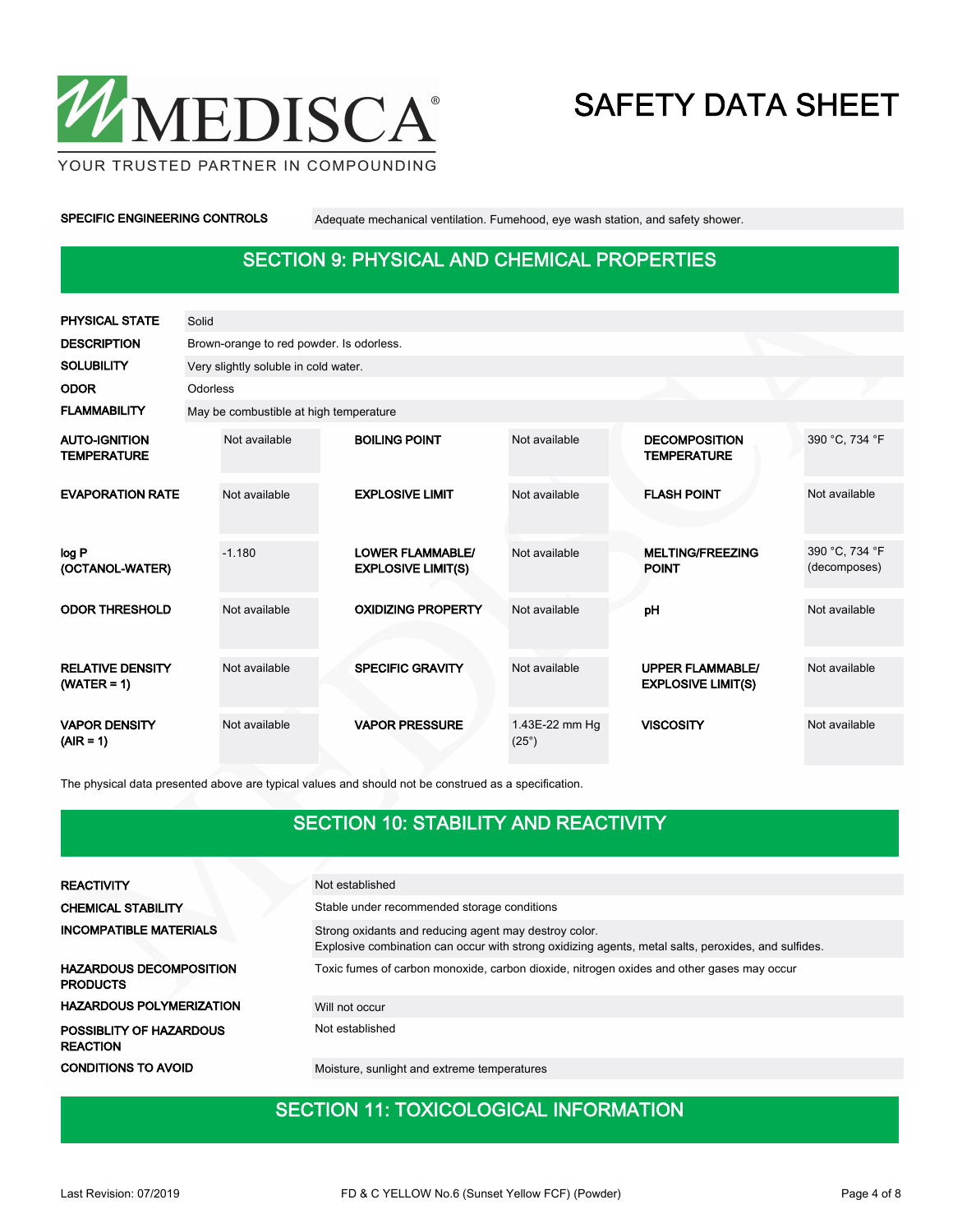

YOUR TRUSTED PARTNER IN COMPOUNDING

| <b>ACUTE TOXICITY</b>                                        | Oral: Rat: LD50: (mg/kg): >10 000<br>Dermal: Rabbit: LD50: (mg/kg): Not available<br>Inhalation: Rat: LC50: (mg/L/4hr): Not available                                                                                                                                                                                                                                                                                                                                                       |                                                                                                                                                                                                                                                                                                                                                                                                                                                                                                                                                                                                        |  |  |  |  |
|--------------------------------------------------------------|---------------------------------------------------------------------------------------------------------------------------------------------------------------------------------------------------------------------------------------------------------------------------------------------------------------------------------------------------------------------------------------------------------------------------------------------------------------------------------------------|--------------------------------------------------------------------------------------------------------------------------------------------------------------------------------------------------------------------------------------------------------------------------------------------------------------------------------------------------------------------------------------------------------------------------------------------------------------------------------------------------------------------------------------------------------------------------------------------------------|--|--|--|--|
| <b>SKIN CORROSION/IRRITATION</b>                             | Based on available data, the classification criteria are not met.<br>Causes skin irritation.                                                                                                                                                                                                                                                                                                                                                                                                |                                                                                                                                                                                                                                                                                                                                                                                                                                                                                                                                                                                                        |  |  |  |  |
| SERIOUS EYE DAMAGE/EYE<br><b>IRRITATION</b>                  | Based on available data, the classification criteria are not met.<br>Causes serious eye irritation.                                                                                                                                                                                                                                                                                                                                                                                         |                                                                                                                                                                                                                                                                                                                                                                                                                                                                                                                                                                                                        |  |  |  |  |
| RESPIRATORY SENSITIZATION                                    | Due to lack of data the classification is not possible.                                                                                                                                                                                                                                                                                                                                                                                                                                     |                                                                                                                                                                                                                                                                                                                                                                                                                                                                                                                                                                                                        |  |  |  |  |
| SKIN SENSITIZATION                                           | Sensitivity reactions have been reported. There is some evidence that inhaling this product is more likely to<br>cause a sensitization reaction in some persons compared to the general population. There is limited evidence<br>that, skin contact with this product is more likely to cause a sensitization reaction in some persons compared to<br>the general population.                                                                                                               |                                                                                                                                                                                                                                                                                                                                                                                                                                                                                                                                                                                                        |  |  |  |  |
| <b>GERM CELL MUTAGENICITY</b>                                | Based on available data, the classification criteria are not met.<br>Did not show genotoxic activity.                                                                                                                                                                                                                                                                                                                                                                                       |                                                                                                                                                                                                                                                                                                                                                                                                                                                                                                                                                                                                        |  |  |  |  |
| <b>CARCINOGENICITY</b>                                       | <b>OSHA</b>                                                                                                                                                                                                                                                                                                                                                                                                                                                                                 | FD & C YELLOW No.6 is not listed.                                                                                                                                                                                                                                                                                                                                                                                                                                                                                                                                                                      |  |  |  |  |
|                                                              | <b>NTP</b>                                                                                                                                                                                                                                                                                                                                                                                                                                                                                  | FD & C YELLOW No.6 is not listed.                                                                                                                                                                                                                                                                                                                                                                                                                                                                                                                                                                      |  |  |  |  |
|                                                              | <b>IARC</b>                                                                                                                                                                                                                                                                                                                                                                                                                                                                                 | FD & C YELLOW No.6 is listed in group 3 (not classifiable as to its carcinogenicity to<br>humans).                                                                                                                                                                                                                                                                                                                                                                                                                                                                                                     |  |  |  |  |
|                                                              | California<br>Proposition 65                                                                                                                                                                                                                                                                                                                                                                                                                                                                | This product does not contain any chemicals known to the State of California to cause<br>cancer, birth defects, or any other reproductive harm.                                                                                                                                                                                                                                                                                                                                                                                                                                                        |  |  |  |  |
| <b>ADDITIONAL CARCINOGENICITY</b><br><b>INFORMATION</b>      | Based on available data, the classification criteria are not met.<br>Although some evidence of carcinogenicity was found in early animal studies subsequent work failed to confirm<br>these findings. Some azo dyes may be able to cause mutations and be associated with the development of<br>bladder cancer.                                                                                                                                                                             |                                                                                                                                                                                                                                                                                                                                                                                                                                                                                                                                                                                                        |  |  |  |  |
| <b>REPRODUCTIVE TOXICITY</b>                                 | Due to lack of data the classification is not possible.                                                                                                                                                                                                                                                                                                                                                                                                                                     |                                                                                                                                                                                                                                                                                                                                                                                                                                                                                                                                                                                                        |  |  |  |  |
| SPECIFIC TARGET ORGAN TOXICITY -<br><b>SINGLE EXPOSURE</b>   | Due to lack of data the classification is not possible.                                                                                                                                                                                                                                                                                                                                                                                                                                     |                                                                                                                                                                                                                                                                                                                                                                                                                                                                                                                                                                                                        |  |  |  |  |
| SPECIFIC TARGET ORGAN TOXICITY -<br><b>REPEATED EXPOSURE</b> | Based on available data, the classification criteria are not met.<br>Limited evidence suggests that repeated or long-term occupational exposure may produce cumulative health<br>effects involving organs or biochemical systems. Long term exposure to high dust concentrations may cause<br>changes in lung function i.e. pneumoconiosis; caused by particles less than 0.5 micron penetrating and<br>remaining in the lung. Prime symptom is breathlessness; lung shadows show on X-ray. |                                                                                                                                                                                                                                                                                                                                                                                                                                                                                                                                                                                                        |  |  |  |  |
| <b>ASPIRATION HAZARDS</b>                                    | Based on available data, the classification criteria are not met.                                                                                                                                                                                                                                                                                                                                                                                                                           |                                                                                                                                                                                                                                                                                                                                                                                                                                                                                                                                                                                                        |  |  |  |  |
| <b>SIGNS AND SYMPTOMS OF</b><br><b>EXPOSURE</b>              | Not expected to present a significant hazard under anticipated conditions of normal use.<br>Hypersensitivity reactions including severe abdominal cramps and Quincke's oedema have been recorded in<br>individual patients receiving medication that was coloured with sunset yellow FCF. Sensitive individuals may<br>react at dose levels within the ADI of 0-2.5 mg/kg bw/day.                                                                                                           |                                                                                                                                                                                                                                                                                                                                                                                                                                                                                                                                                                                                        |  |  |  |  |
| POTENTIAL HEALTH EFFECTS                                     | Inhalation                                                                                                                                                                                                                                                                                                                                                                                                                                                                                  | May be harmful if inhaled. May cause respiratory tract irritation. The material is not thought<br>to produce adverse health effects or irritation of the respiratory tract (as classified using<br>animal models). Nevertheless, good hygiene practice requires that exposure be kept to a<br>minimum and that suitable control measures be used in an occupational setting. May cause<br>drowsiness or dizziness.                                                                                                                                                                                     |  |  |  |  |
|                                                              | Ingestion                                                                                                                                                                                                                                                                                                                                                                                                                                                                                   | Although ingestion is not thought to produce harmful effects, the material may still be<br>damaging to the health of the individual following ingestion, especially where pre-existing<br>organ (e.g. liver, kidney) damage is evident. Gastrointestinal tract discomfort may produce<br>nausea and vomiting. In an occupational setting however, ingestion of insignificant quantities<br>is not thought to be cause for concern. Sunset Yellow FCF is absorbed from the<br>gastrointestinal tract to only a small extent and thus most of an orally administered dose is<br>excreted via the faeces. |  |  |  |  |
|                                                              | Skin                                                                                                                                                                                                                                                                                                                                                                                                                                                                                        | Causes skin irritation. The material is not thought to produce adverse health effects or skin<br>irritation following contact (as classified using animal models). Nevertheless, good hygiene<br>practice requires that exposure be kept to a minimum and that suitable gloves be used in an<br>occupational setting.                                                                                                                                                                                                                                                                                  |  |  |  |  |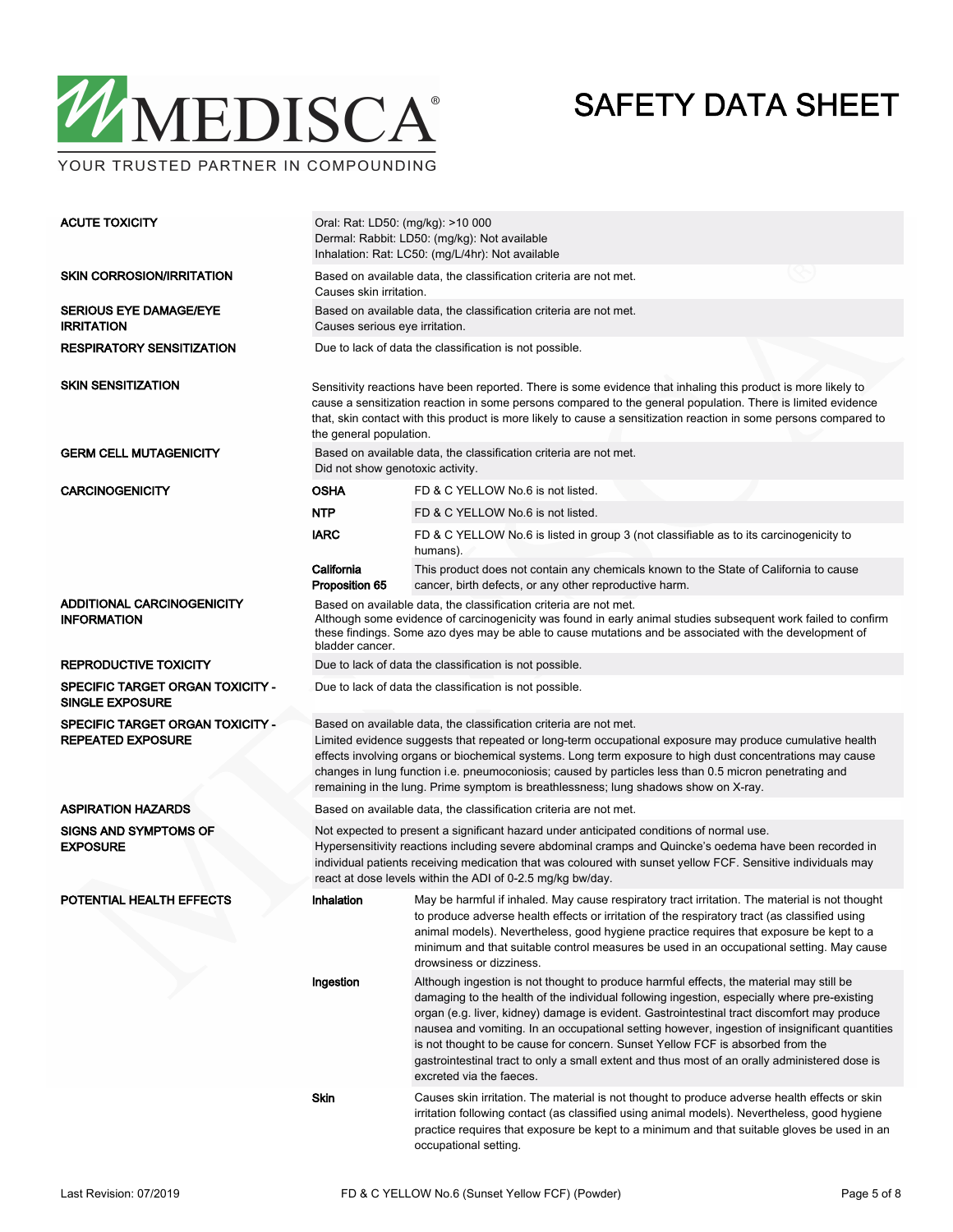

Eyes Causes serious eye irritation

### SECTION 12: ECOLOGICAL INFORMATION

| <b>TOXICITY</b>                  | EC50: 48 Hr: Crustacea: (mg/L): Not available<br>LC50: 96 Hr: Fish: (mg/L): Not available<br>EC50: 72 or 96 Hr: Algae (or other agua plants): (mg/L): Not available               |  |  |  |  |
|----------------------------------|-----------------------------------------------------------------------------------------------------------------------------------------------------------------------------------|--|--|--|--|
| PERSISTENCE AND DEGRADABILITY    | Biodegradation of azo dyes can occur in both aerobic and anaerobic environments.                                                                                                  |  |  |  |  |
| <b>BIOACCUMULATIVE POTENTIAL</b> | Although azo dyes are generally not readily or inherently biodegradable, bioaccumulation or adsorption to<br>sediment is not expected due to their, generally, low LogPow: -1.180 |  |  |  |  |
| <b>MOBILITY IN SOIL</b>          | Very slightly soluble in cold water: 1.90E+05 mg/L (25°C)                                                                                                                         |  |  |  |  |
| <b>OTHER ADVERSE EFFECTS</b>     | Not available                                                                                                                                                                     |  |  |  |  |
|                                  | This product is not intended to be released into the environment                                                                                                                  |  |  |  |  |

### SECTION 13: DISPOSAL CONSIDERATIONS

WASTE DISPOSAL **Dispose of in accordance with federal / local laws and regulations**. Avoid release into the environment.

#### SECTION 14: TRANSPORT INFORMATION

| UN PROPER SHIPPING NAME                                                               | Not dangerous good |  |  |  |  |  |
|---------------------------------------------------------------------------------------|--------------------|--|--|--|--|--|
| <b>UN NUMBER</b>                                                                      | Not applicable     |  |  |  |  |  |
| <b>CLASS</b>                                                                          | Not applicable     |  |  |  |  |  |
| <b>PACKING GROUP</b>                                                                  | Not applicable     |  |  |  |  |  |
|                                                                                       |                    |  |  |  |  |  |
| <b>AUSTRALIA</b>                                                                      |                    |  |  |  |  |  |
| <b>HAZCHEM</b>                                                                        | Not Applicable     |  |  |  |  |  |
| EU                                                                                    |                    |  |  |  |  |  |
| TRANSPORT IN BULK ACCORDING TO<br>ANNEX II OF MARPOL 73/78 AND THE<br><b>IBC CODE</b> | Not Listed         |  |  |  |  |  |
| <b>ENVIRONMENTAL HAZARDS</b>                                                          | Not available      |  |  |  |  |  |
| SPECIAL SHIPPING INFORMATION                                                          | Not applicable     |  |  |  |  |  |
|                                                                                       |                    |  |  |  |  |  |

### SECTION 15: REGULATORY INFORMATION

#### UNITED STATES REGULATIONS

| <b>Chemical Name</b><br>& CAS   | <b>CERCLA</b><br><b>40 CFR</b><br>Part 302.4 | <b>SARA (Title III)</b><br><b>40 CFR</b><br>Part 372.65 | EPA 40 CFR Part 355<br><b>Appendix B</b><br><b>Appendix A</b> |     | Right-to-know<br><b>Massachusetts</b><br>Pennsylvania<br>New Jersey |     |     | California<br>Prop 65 |
|---------------------------------|----------------------------------------------|---------------------------------------------------------|---------------------------------------------------------------|-----|---------------------------------------------------------------------|-----|-----|-----------------------|
| FD & C YELLOW No.6<br>2783-94-0 | N/L                                          | N/L                                                     | N/L                                                           | N/L | N/L                                                                 | N/L | N/L | N/L                   |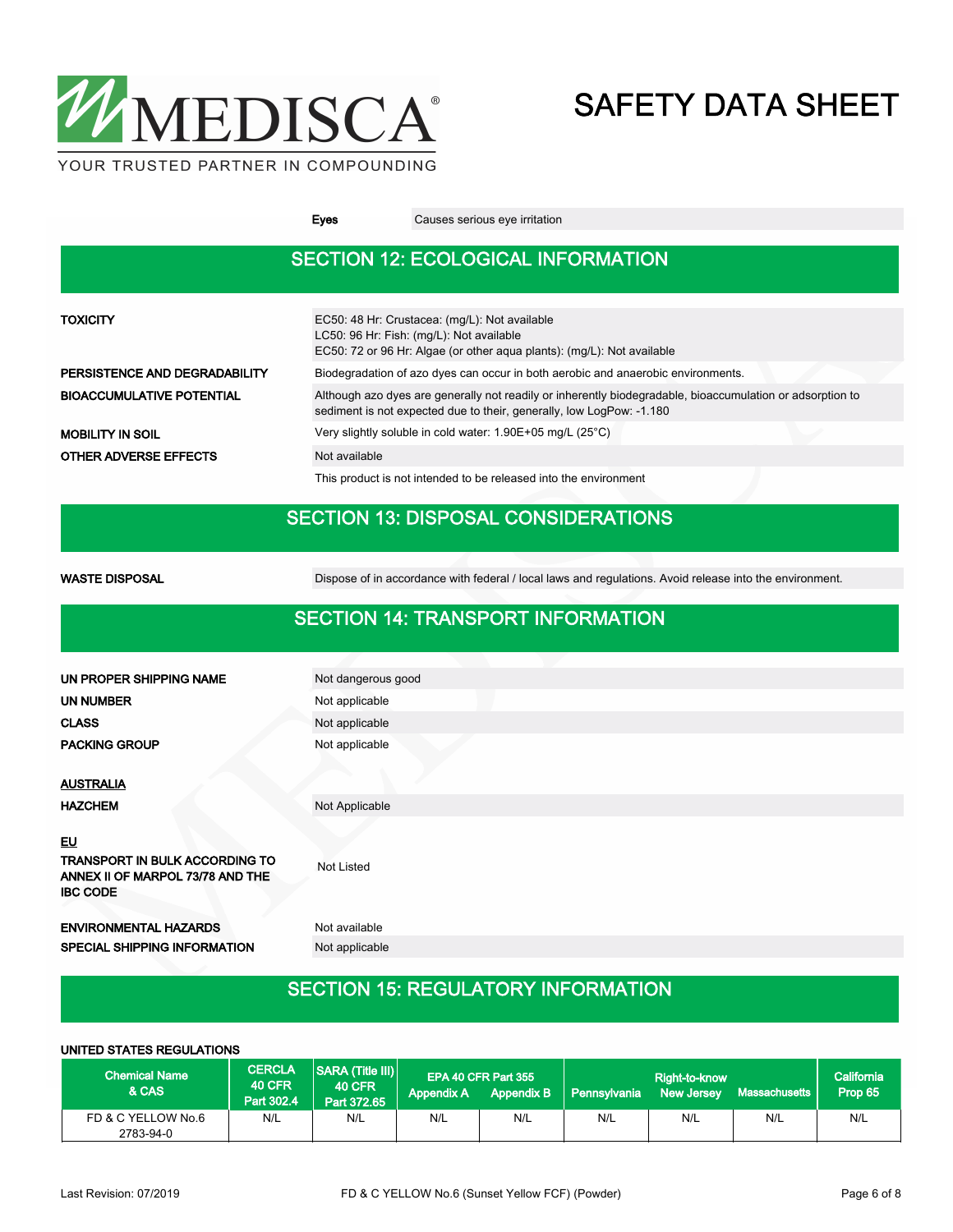

 $N/L = Not$  Listed;  $X =$  Listed

#### AUSTRALIAN REGULATIONS

| <b>Chemical Name</b><br>& CAS   | <b>Poisons and Therapeutic</b><br><b>Goods Requlation</b> | <b>Therapeutic Goods</b><br>Act | Code of Practices -<br><b>Illicit Drug</b><br><b>Precursors</b> |  |
|---------------------------------|-----------------------------------------------------------|---------------------------------|-----------------------------------------------------------------|--|
| FD & C YELLOW No.6<br>2783-94-0 | N/L                                                       | N/L                             | N/L                                                             |  |

 $N/I = N<sub>0</sub>t$  Listed

#### EU REGULATIONS

| <b>Chemical Name</b><br>& CAS   | <b>REACH</b><br><b>ANNEX</b><br>XVII | <b>REACH</b><br><b>ANNEX</b><br>XIV | EC<br>1005/2009 | EC<br>850/2004 | EC.<br>1107/2009 | EC.<br>649/2012 | EC.<br>2012/118 |
|---------------------------------|--------------------------------------|-------------------------------------|-----------------|----------------|------------------|-----------------|-----------------|
| FD & C YELLOW No.6<br>2783-94-0 | N/L                                  | N/L                                 | N/L             | N/L            | N/L              | N/L             | N/L             |

 $N/L = Not$  Listed;  $X =$  Listed

Any EU regulation not listed above is not applicable to this product.

#### SECTION 16: OTHER INFORMATION

#### REFERENCES Available upon request ACGIH - American Conference of Governmental Industrial Hygienists; AIHA WEEL – American Industrial Hygiene Association Workplace Environment Exposure Levels; CAESAR – Computer Assisted Evaluation of industrial chemical Substances According to Regulations; CAS – Chemical Abstract Service; CERCLA – Comprehensive Environmental Response, Compensation, and Liability Act; EC50 – Effective Concentration, 50%; EPA – Environmental Protection Agency; GHS – Global Harmonized System; HMIS – Hazardous Materials Information System; HSE – Health and Safety Executive; HSIS – Hazardous Substances Information System; IARC – International Agency for Research on Cancer; IDLH - Immediately Dangerous to Life or Health; IRFMN – Ready Biodegradability Model; ISS – Instituto Superiore Sanità; LC50 – Lethal Concentration, 50%; LD50 – Lethal Dose, 50%; MSHA - Mine Safety and Health Administration; NIOSH – National Institute for Occupational Safety and Health; NTP – National Toxicology Program; OSHA PEL – Occupational Safety & Health Administration Permissible Exposure Limits; QSAR - Quantitative Structure-activity relationship; REL -Recommended Exposure Limit; SARA – Superfund Amendments and Reauthorization Act; STEL – Short Term Exposure Limit; TLV – Threshold Limit Value; TWA – Time Weighted Average; WHMIS – Workplace Hazardous Materials Information System ABBREVIATIONS AND ACRONYMS LAST REVISION 07/2019 SUPERSEDES 10/2018 For a list of changes to the SDS since the last version, please communicate with MEDISCA at <www.medisca.com> This document was created in accordance with OSHA, Safe Work Australia and WHMIS regulations. The above information is believed to be correct but does not purport to be all inclusive and shall be used only as a guide. The information in this document is based on the present state of our knowledge and is applicable to the product with regard to appropriate safety precautions. It does not represent any guarantee of the properties of the product. MEDISCA® shall not be held liable for any damage resulting from handling or from contact with the above product. Recipients of the product must take responsibility for observing existing laws and regulations. **DISCLAIMER**